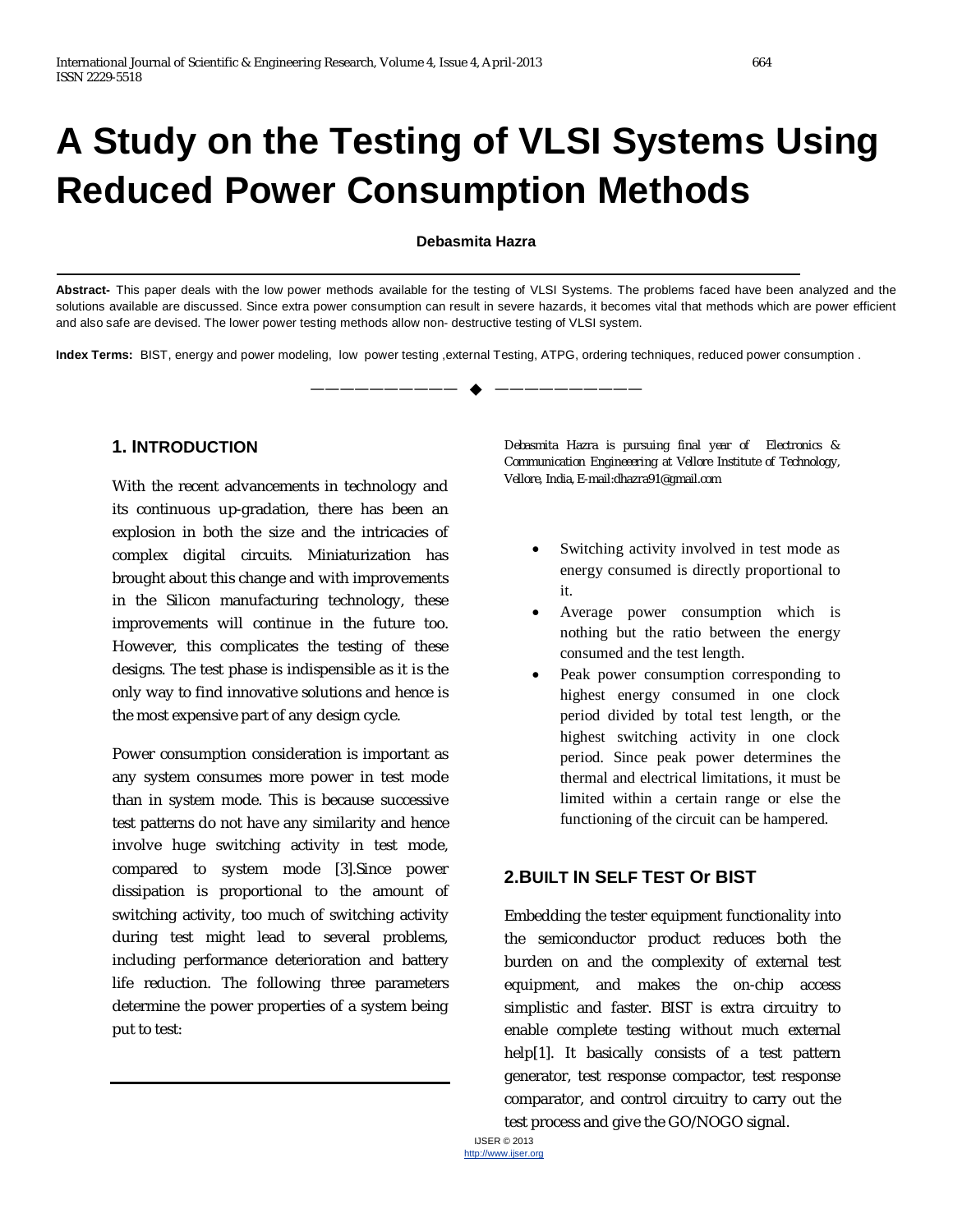- LFSR (Linear Feedback Shift Register): Produces pseudorandom input vectors, and hence called a PRPG (Pseudo Random Pattern Generator)
- MISR (Multiple Input Signature Register): Another type of LFSR that compresses the response of the CUT(Circuit Under Test) into a signature to be compared to a good circuit's response.
- Control circuitry.



**Built In Self Test** 

**Fig1:BIST Module**

The BIST results, "pass" or "fail", depend on whether the signature captured into the MISR matches the one coming out of the good circuit.

# **3. DESIGN PROBLEMS**

Non- destructive testing, cost, reliability, performance verification, autonomy as well as technology related issues, motivating for power consumption minimization during test application are the factors to be considered while choosing a test method.

Increased maximum current flow is caused due to excessive switching activity during the test. This calls for the need for a more expensive packaging of consumer electronic products. In case conductors get eroded due to electro-migration whose rate is influenced by temperature and current density, circuit failure may occur. Hence reliability of circuit reduces when switching rate is high as that increases the temperature and also current. As BIST circuits may be tested too often, electro-migration is even more severe. As remote systems are mostly operated in stand-by mode, power saving during test mode can prolong the battery life.

The functional testing and normal operation modes differ in the power dissipation. As just after wafer etching, the packaging is not done, power dissipation is negligible while during normal operation, packaging is done taking power dissipation into account. Hence, heat removal techniques cannot be implemented during bare die testing. This poses a problem in applications based on MCMs.

Another reason for power minimization to be adopted is problems are encountered while testing memories via wafer probes[2]. During wafer probing, switching activity is high and hence power dissipation and ground noise are serious. The excessive noise can erroneously change the logic state of circuit lines, causing some good dies to fail the test, thus leading to unnecessary loss of yield.

External testing has become more difficult due to the modern design and package technologies. BIST is a testing methodology in which faulty components can be detected, by incorporating test logic on-chip[1]. Hence it is a comparatively promising external testing technique. This method is advantageous as provides improved testability, at clock- speed testing of modules, reduced need for automatic test equipment , and support during system maintenance. This method also preserves the intellectual property of the system. The test patterns in this method are generated using Linear Feedback Shift Register (LFSR). But the use of LFSR increases the energy consumption as the test length has to be increased to achieve larger coverage. The autonomy of portable equipment hence decreases. Special packaging is also required in this case which increases the final product cost. In order to satisfy the cost, performance verification, autonomy and reliability constraints, it is therefore very important to reduce the power/energy dissipation during testing.

In scan- based BIST, the architecture is really expensive[1]. This is due to the fact that each test pattern is accompanied by a shift pattern with high power consumption to provide test patterns and evaluate the test responses. In industrial environment this is a phenomenon highly observed. So to reduce the danger of system destruction and meet the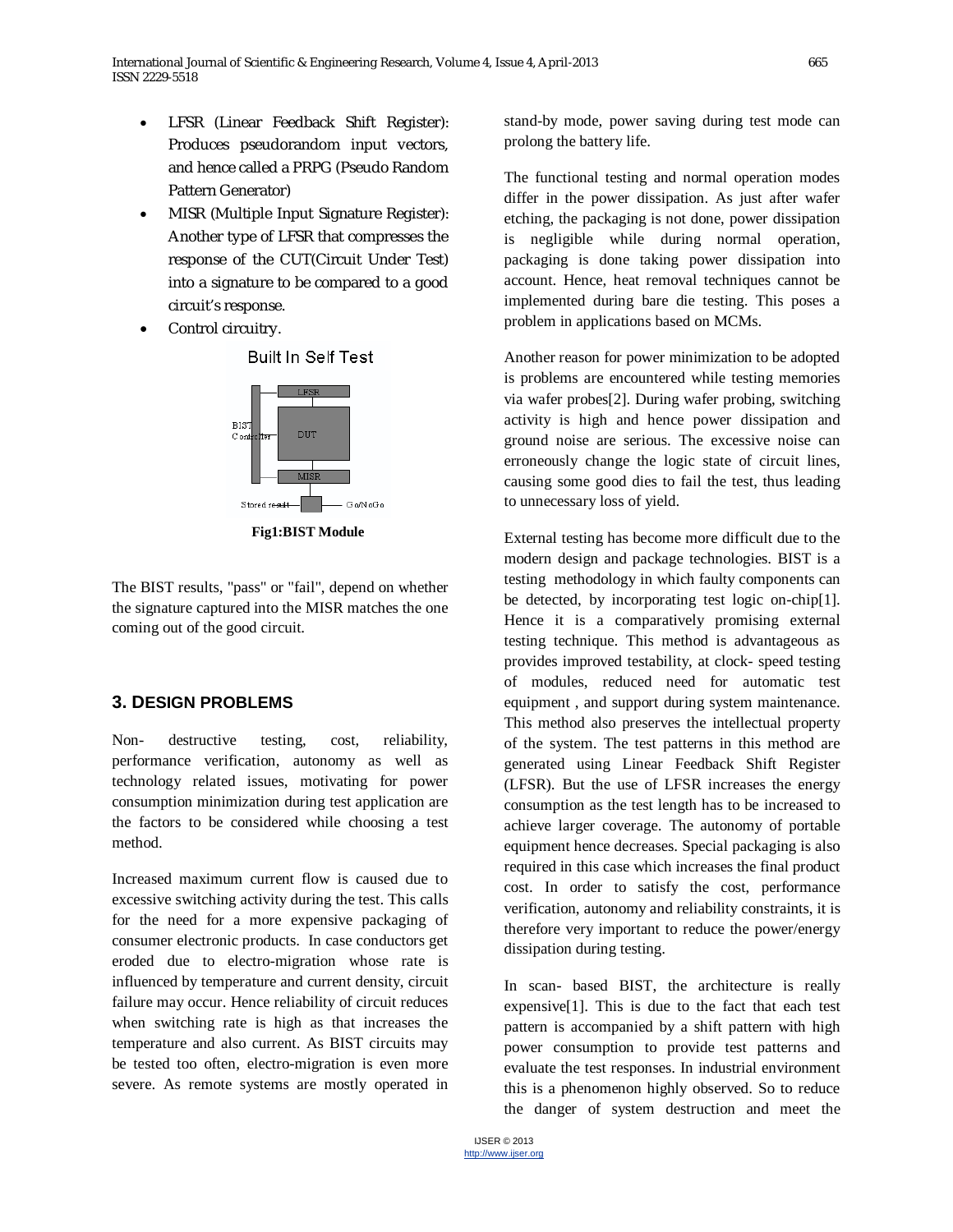specified power limits, the power consumption during scan shifting should be reduced.

# **4.DEFINING ENERGY AND POWER**

CMOS circuits witness the following kind of power dissipation:

- Static power dissipation resulting from leakage current or due to other current being drawn continuously from the power supply.
- Dynamic power dissipation due to short circuit current and charging and discharging of load capacitance during output switching. It dominates over static power disspation in CMOS.

The average energy consumed at node i per switching can be represented as  $(1/2C_1V^2D_D)$  where  $C_i$  is the equivalent output capacitance and  $V_{DD}$  the power supply voltage. Therefore for si number of switchings during the period, the energy consumed  $(1/2C_i$  s<sub>i</sub>  $V^2_{DD}$ ). Nodes connected to multiple gates display higher parasitic capactitance.Hence it can be assumed that Ci is proportional to the fan-out of the node Fi. Therefore,the energy Ei consumed at node i during one clock period is

 $E_i = (1/2s_i F_iC_0V^2DD)$ ,

where c<sub>o</sub> is the minimum parasitic capacitance corresponding to the minimum size on the circuit. This energy estimate is proportional to the calculation of fan out F<sup>i</sup> and the number of switchings on node i, s, which can be determined by the circuit topology and a logic simulator respectively. The product(Fi\*si) is the Weighted Switching Activity(WSA) of node i and represents the only variable part in the energy consumed at node i during test application. Hence , if now all the nodes and all the switching activity involved is included in the formulation for a total test length of T, then the total energy consumed during the entire test application is:

Etotal= $(1/2s_i$  FiCov <sup>2</sup>DD  $\sum_k \sum_i s(i, k)$ .

The instantaneous power is the power consumed in one clock period and is given by  $P_{inst}(V_k)=E_{Vk}/T$ .

Peak power consumption is the maximum instantaneous power consumed during the test session and is expressed by

 $P_{\text{peak}}$ maxk  $P_{\text{inst}}(V_k)$ = maxk  $(E_{Vk})/T$ .

Finally,the average power consumed in the total test time is the total energy divided by the total test length and is given by:

Pave= Etotal/T.

Thus the following can be observed from the above:

For a given supply voltage and CMOS technology, the number of switchings involved,creates an impact on the energy,peak power and average power consumption.

It is the clock frequency used in testing, that determines the peak power and average power.

Finally the test duration,and the number of test patterns employed commands the total energy consumption.

# **5. LOW POWER EXTERNAL TESTING**

In order to ensure non-destructive testing of a circuit, such testing should be adopted that the circuit switching resembles the one during normal circuit operation. Many categories of techniques have been developed for this purpose as discussed below.

# **6.1.Automatic Test Pattern Generation (ATPG) Techniques**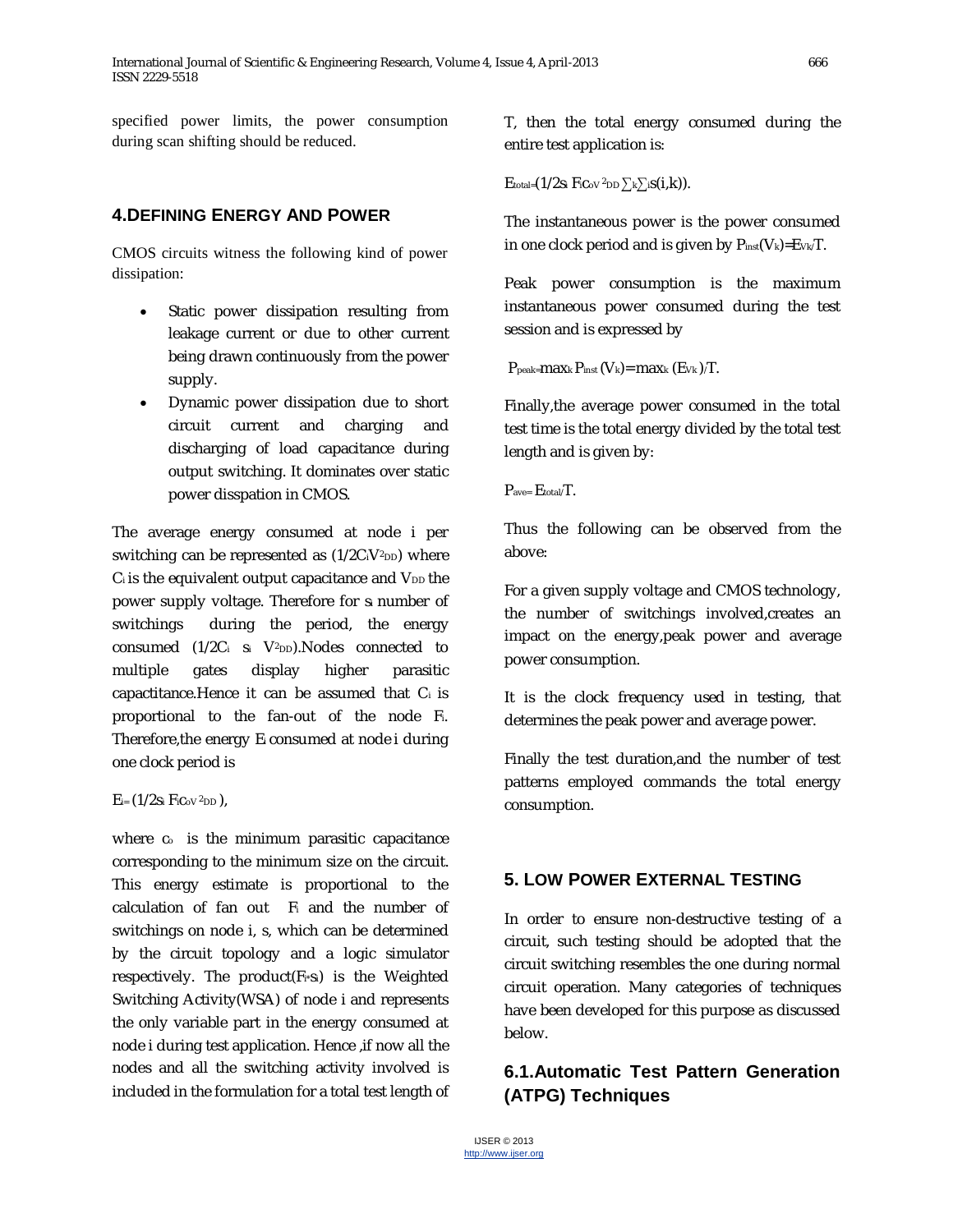These techniques aim at generating test patterns which reduce the power dissipated during test application. Under this in the PODEM algorithm, the new version proposes the assignment of don't care bits to minimize the number if transitions occurring between two consecutive test vectors. It reduces average and peak power dissipation during test application. This method is adopted for full scan sequential circuits.

Another proposed ATPG technique exploits the redundancy introduced in test pattern generation phase. A subset of sequences such that power consumed reduces without reducing the fault coverage is selected.



**Fig 2:ATPG Operation**

# **6.2.Ordering Techniques**

In this category such techniques are included which reduce the switching activity by altering the order in which the test vectors of the test sequence are applied to the CUT. These can be used in both external testing and also in deterministic BIST.

In the circuits designed with a scan path structure, the power dissipation during test operation can be reduced by modifying the order in which scan flip flops are arranged to form the shift register.

Another technique that maybe used is such that the CUTS inputs remain unaltered while the scan path structure is altered.

## **6. LOW POWER TESTING IN BIST**

Power consumption during Built -in Self-Test can be reduced in several ways:

Firstly, the execution of every BIST element can be scheduled such that the power dissipation is kept under the specified limits. The average power is reduced and the temperature related problems can be avoided by expanding the test length. Simultaneously, the total energy remains constant.

Secondly, the read/write access and the address counting scheme can be reordered such that there is a reduction in the RAM transitions. It not only decreases he energy consumption but also the power since the test time is preserved.

Thirdly, there is a method to reduce the average power and energy consumption by about 13% to 70 % by employing two different speed LFSRs, where inputs with elevated transition density are connected to the low speed LFSR.

Fourthly, the scan cells can be path structure modified such that the CUT input remain unchanged during shift operation. About 70% to 90% energy savings can be witnessed.

Fifthly, a novel idea is to partition the circuit into two parts such that each sub-circuit can be successively tested through two different BIST sessions[5]. This reduces the switching activity in a time interval and the peak power consumption. Since the total test length required to test the two sub-circuits is almost same as the test length of the original circuit, the energy consumption during BIST is also reduced.

# **7. CONCLUSION**